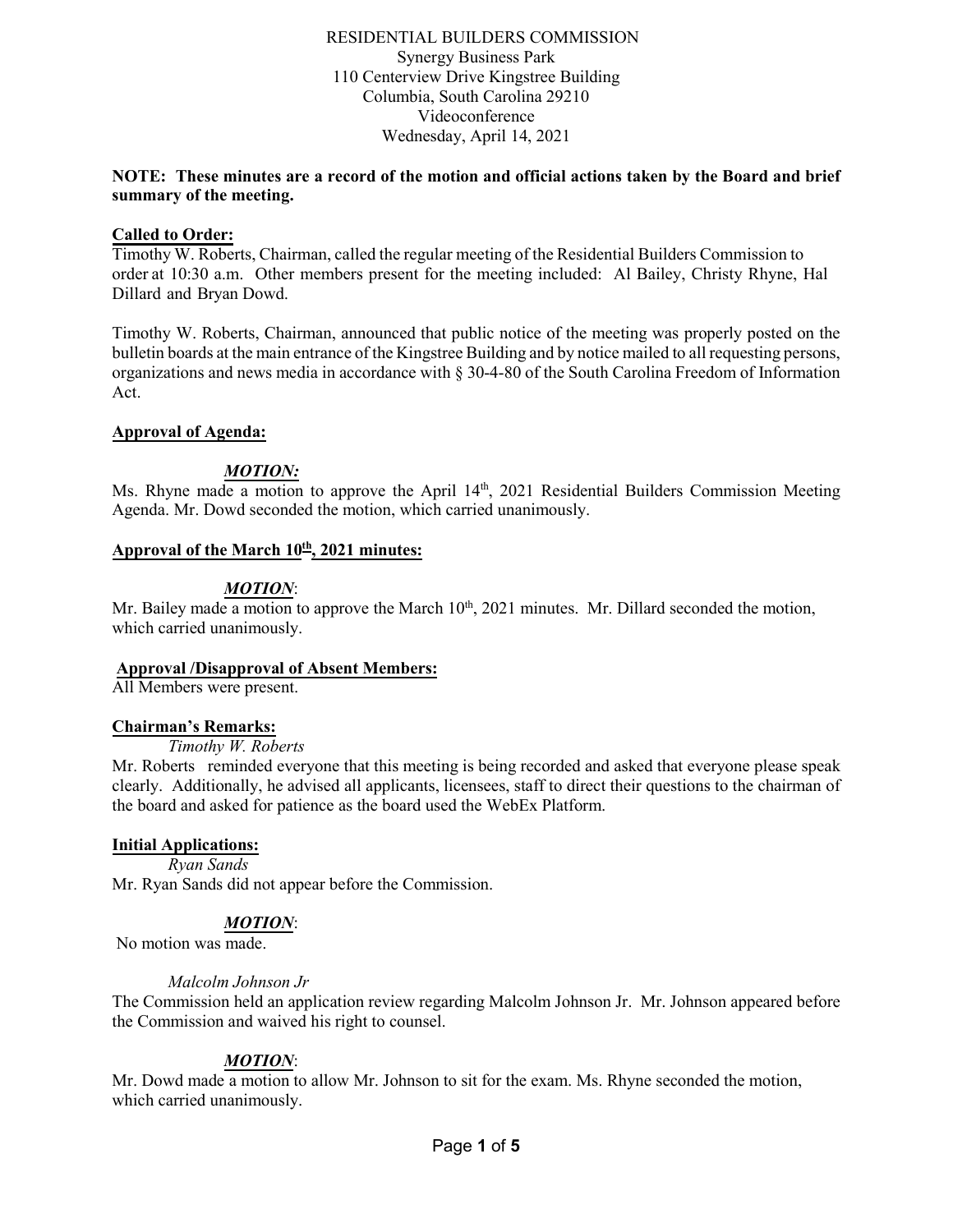### *Derrick Harrod*

The Commission held an application review regarding Derrick Harrod. Mr. Harrod appeared before the Commission and waived his right to counsel.

## *MOTION*:

Ms. Rhyne made a motion to allow Mr. Harrod to sit for the exam. Mr. Dillard seconded the motion, which carried unanimously.

#### *James Vest*

The Commission held an application review regarding James Vest. Mr. Vest appeared before the Commission and waived his right to counsel. He presented a witness, Mr. Brian M Zannino.

#### *MOTION*:

Mr. Bailey made a motion to deny Mr. Vest's request at this time due to lack of evidence of hands-on experience. Mr. Dowd seconded the motion, which did not carry unanimously. Mr. Dillard opposed.

#### *Nathan Wall*

The Commission held an application review regarding Nathan Wall. Mr. Wall appeared before the Commission and waived his right to counsel.

#### *MOTION*:

Ms. Rhyne made a motion to allow Mr. Wall to sit for the exam. Mr. Bailey seconded the motion, which carried unanimously.

#### *Ryan Becker*

The Commission held an application review regarding Ryan Becker. Mr. Becker appeared before the Commission and waived his right to counsel.

#### *MOTION*:

Mr. Dillard made a motion to allow Mr. Becker to sit for the exam. Ms. Rhyne seconded the motion, which carried unanimously.

#### *Igor Savich*

The Commission held an application review regarding Igor Savich. Mr. Savich appeared before the Commission and waived his right to counsel.

#### *MOTION*:

Ms. Rhyne made a motion to allow Mr. Savich to sit for the exam. Mr. Dowd seconded the motion, which carried unanimously.

#### *Susan C. Dover*

The Commission held an application review regarding Ms. Susan C. Dover. Ms. Dover appeared before the Commission and waived her right to counsel. She presented a witness, Mr. Ronald "Ron" Yeary.

#### *MOTION*:

Ms. Rhyne made a motion to allow Ms. Dover to sit for the exam. Mr. Dillard seconded the motion, which did not carry. Mr. Dillard, Mr. Dowd and Mr. Bailey opposed.

#### *MOTION*:

Mr. Bailey made a motion to deny Ms. Dover's request at this time due to lack of evidence of hands-on experience. Mr. Dowd seconded the motion, which carried unanimously.

#### *Karlton Overholt*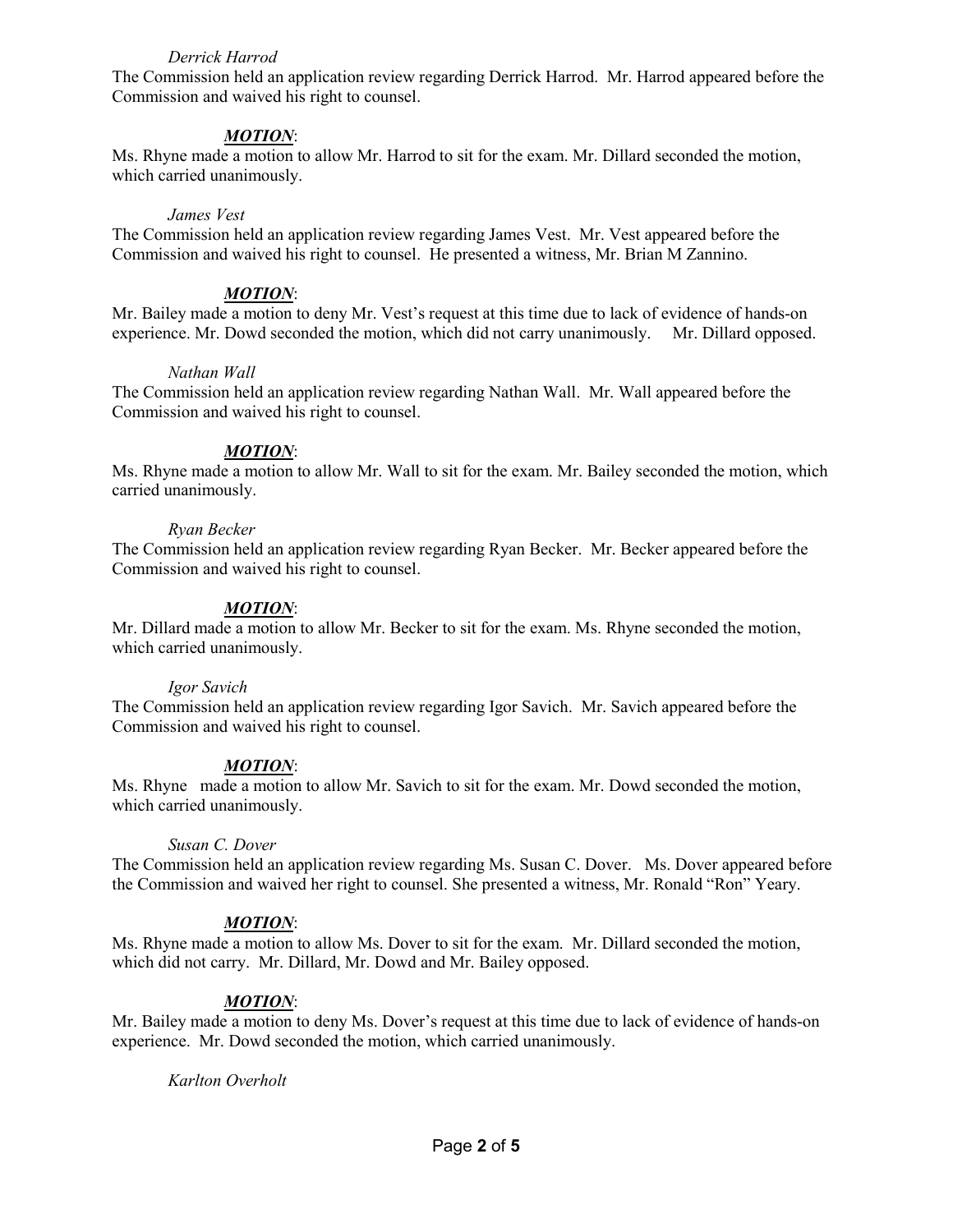The Commission held an application review regarding Mr. Karlton Overholt. Mr. Overholt appeared before the Commission and waived his right to counsel.

## *MOTION*:

Mr. Bailey made a motion to deny Mr. Overholt's request due to lack of experience. Mr. Dillard seconded the motion, which carried unanimously.

### *Dunu Christopher Fabyunkey*

The Commission held an application review regarding Mr. Dunu Christopher Fabyunkey. Mr. Fabyunkey appeared before the Commission and waived his right to counsel.

### *MOTION*:

Mr. Bailey made a motion to allow Mr. Fabyunkey to sit for the exam. Mr. Dowd seconded the motion, which carried unanimously.

### *Darren L Andrews*

The Commission held an application review regarding Mr. Darren L. Andrews. Mr. Andrews appeared before the Commission and waived his right to counsel.

### *MOTION*:

Mr. Bailey made a motion to approved Mr. Andrew's request for a specialty registration. Mr. Dowd seconded the motion, which carried unanimously.

#### *Angela Poulton*

Ms. Angela Poulton did not appear before the Commission

### *MOTION*:

No motion was made.

#### *Luis Lopez*

The Commission held an application review regarding Mr. Luis Lopez. Mr. Lopez appeared before the Commission and waived his right to counsel.

## *MOTION*:

Mr. Bailey made a motion to approve Mr. Lopez's request with the condition that he have a \$5,000 bond on file with the Commission at all times. Ms. Rhyne seconded the motion, which carried unanimously.

#### **Reinstatement:**

#### *Brian Shirley*

The Commission held a reinstatement application review regarding Mr. Brian Shirley. Mr. Shirley appeared before the Commission and waived his right to counsel.

## *MOTION*:

Mr. Bailey made a motion to allow Mr. Shirley to reinstate his license with the following conditions: (1) he notify the Commission within ten days of any resolution of the criminal charges pending against him and if the charges result in any sentence or penalties greater than probation, he will be required to appear before the Commission for further consideration of licensure; however, if the criminal charges result only in probation, he must comply with all conditions and terms of his probation; and (2) he maintain on file with the Commission with a surety bond in the amount of \$10,000.00 at all times. Mr. Dillard seconded the motion, which did not carry unanimously. Mr. Dillard opposed.

\*\* Mr. Bailey recused himself due to his service as the hearing officer for the following portion of the Commission Meeting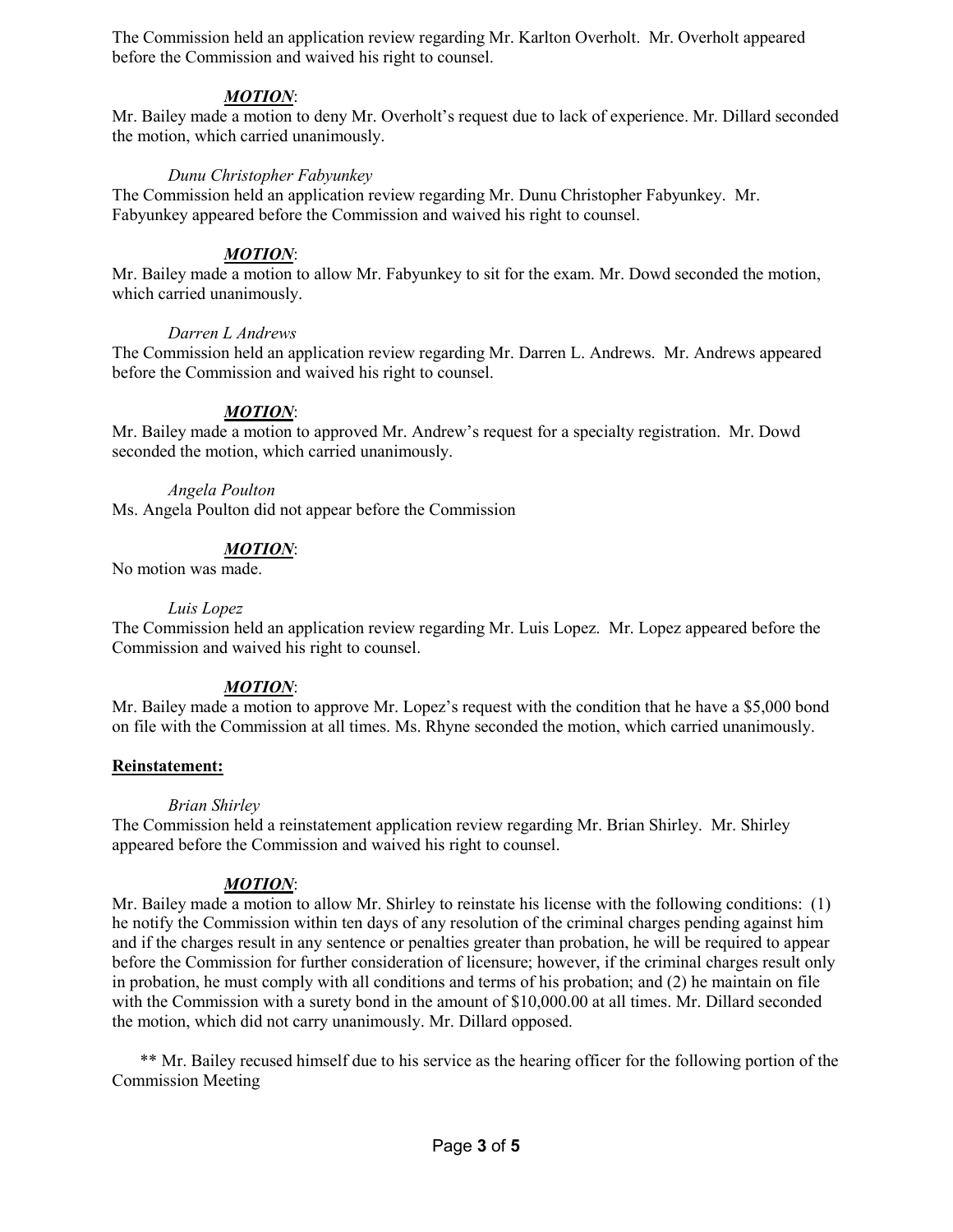## **Hearing Officer Recommendations:**

*Trevis Cooper Case no 2018-762 and 2019-235* Mr. Trevis Cooper cases were continued until a later date.

### *George Ihrie Case no 2018-561 and 2018-627*

The Board held a Final Order hearing regarding Mr. George Ihrie. Mr. Ihrie was not present. Mr. Charlie Gwynne, Esq. represented the State in the matter.

## *MOTION*:

Mr. Dowd made a motion to adopt the Hearing Officer Recommendations. Ms. Rhyne seconded the motion, which carried unanimously.

\*\* Mr. Bailey returned to the meeting.

### **Administrator's Remarks for Information:**

Janet Baumberger, Administrator, presented the financial report and PSI exam statistics quarterly report to the Commission. She also reminded the Commission that the June  $9<sup>th</sup>$ , 2021 meeting is tentatively planned to be an in-person meeting.

### **ODC Report- Mr. Charlie Gwynne:**

### *Charlie Gwynne, Office of Disciplinary Counsel*

Mr. Charlie Gwynne, presented the ODC Report. Mr. Gwynne reported the number of cases prosecuted through April 14, 2021.

| Pending Closures: 0                    |
|----------------------------------------|
| Closed since last meeting $2/12/21:19$ |
| Closed since $1/1/21$ : 26             |
|                                        |

Appeals: 0

## **OIE Report – Mr. Todd Bond:**

*Todd Bond, Chief Investigator of OIE*

Charlie Gwynne, ODC, presented the reports on Mr. Bond's behalf. Mr. Gwynne reported the number of cases received by the Office of Investigations as of 04/14/2021.

> Complaints received: 296 Active Complaints: 266 Closed: 244

#### **New Business:**

A. Resolution Guidelines

#### *MOTION*

Mr. Bailey made a motion to approve the IRC Resolution Guidelines. Ms. Rhyne seconded the motion, which carried unanimously.

B. Recommendations of the IRC

## *MOTION*

Mr. Dowd made a motion to approve the IRC Resolution Guidelines. Ms. Rhyne seconded the motion, which carried unanimously.